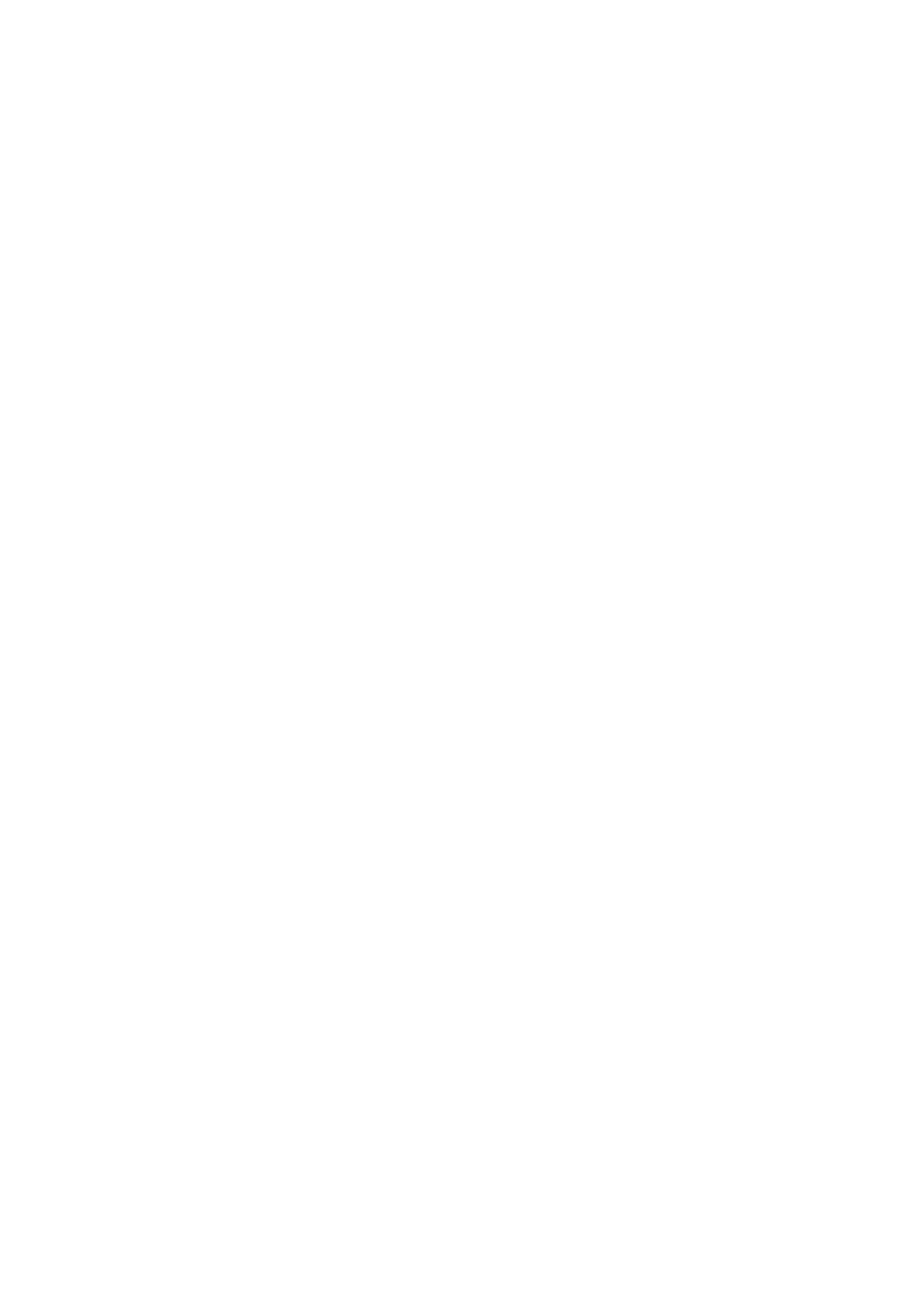- 1 **Introduction**: This policy sets out the requirements with which you must comply when using the School's IT and when otherwise using IT in connection with your job including:
	- 1.1 the School's email and internet services;
	- 1.2 telephones;
	- 1.3 the use of mobile technology on School premises or otherwise in the course of your employment (including 3G / 4G or Bluetooth or other wireless technologies), whether using a school or a personal device; and
	- 1.4 any hardware (such as laptops, iPads, printers or mobile phones) or software provided by, or made available by, the School.

This policy also applies to your use of IT off school premises if the use involves Personal Data of any member of the School community or where the culture or reputation of the School are put at risk.

- 2 **Failure to comply**: Failure to comply will constitute a disciplinary offence and will be dealt with under the School's disciplinary procedure.
- 3 **Property**: You should treat any property belonging to the School with respect and reasonable care and report any faults or breakages immediately to the Bursar and Network Manager. You should not use the School's computers or other IT resources unless you are competent to do so and should ask for training if you need it.
- 4 **Viruses and other malicious code**: You should be aware of the potential damage that can be caused by computer viruses and other malicious code. You must not use, introduce or operate any hardware, programmes or data (including computer games) or open suspicious emails without permission from the IT department.
- **5 Passwords**: Passwords should be long, for example, you could use a song lyric or a memorable phrase plus a number. Do not choose a password which is so complex that it's difficult to remember without writing it down. Your password should not be disclosed to anyone else. In addition:
	- 5.1 your password should be difficult to guess, for example, you could base your password on something memorable that no one else would know. You should not use information which other people might know, or be able to find out, such as your address or your birthday;
	- 5.2 you must not use a password which is used for another account. For example, you must not use your password for your private email address or online services for any school account;
	- 5.3 passwords (and any other security credential you are issued with such as a key fob, alarm fob or USB drive) must be kept secure and confidential and must not be shared with, or given to, anyone else. Passwords should not be written down.
- 6 **Leaving workstations**: If you leave your workstation for any period of time you should take appropriate action and, in particular, you should lock your screen to prevent access.
- 7 **Concerns**: You have a duty to report any concerns about the use of IT at the School to the Deputy Head or the Bursar. For example, if you have a concern about IT security or pupils accessing inappropriate material.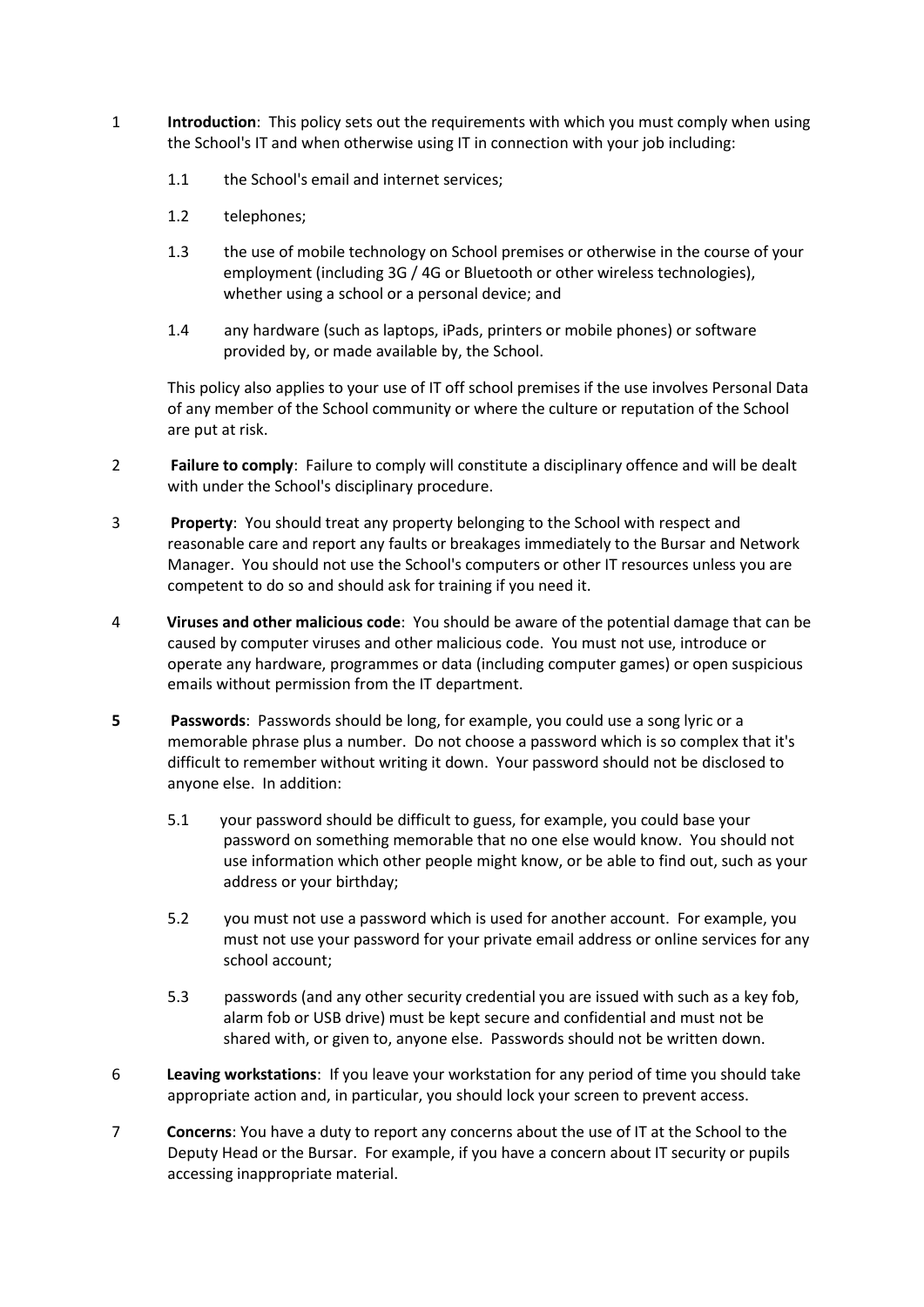- 8 **Other policies**: This policy should be read alongside the following:
	- 8.1 Staff Code of Conduct;
	- 8.2 Data Protection Policy for Staff;
	- 8.3 Acceptable Use Policy for Pupils;
	- 8.4 Online Safety Policy;
	- 8.5 Remote Learning Policy
	- 8.6 Staff Social Media Policy

### **Internet**

- 9 **Downloading:** Downloading of any programme or file which is not specifically related to your job is strictly prohibited
- 10 **Personal use**: The School permits the incidental use of the internet so long as it is kept to a minimum and takes place substantially out of normal working hours. Use must not interfere with your work commitments (or those of others). Personal use is a privilege and not a right. If the School discovers that excessive periods of time have been spent on the internet provided by the School or it has been used for inappropriate purposes (as described in section [0](#page-3-0) below), either in or outside working hours, disciplinary action may be taken and internet access may be withdrawn without notice at the discretion of the Head.
- <span id="page-3-0"></span>11. **Unsuitable material**: Viewing, retrieving or downloading of pornographic, terrorist or extremist material, or any other material which the School believes is unsuitable is strictly prohibited and constitutes gross misconduct. This includes such use at any time on the School's network, or via 3G or 4G when on School premises or otherwise in the course of your employment and whether or not on a School or personal device. Internet access may be withdrawn without notice at the discretion of the Head whilst allegations of unsuitable use are investigated by the School.
- 12 **Location services**: The use of location services represents a risk to the personal safety of those within the School community, the School's security and its reputation. The use of any website or application, whether on a School or personal device, with the capability of publicly identifying the user's location while on School premises or otherwise in the course of employment is strictly prohibited at all times.
- 13 **Contracts**: You are not permitted to enter into any contract or subscription on the internet (including through an App) on behalf the School, without specific permission from the Bursar. This applies both to "free" and paid for contracts, subscriptions and Apps.
- 14 **Retention periods**: the School keeps a record of staff browsing histories for a period of 3 months

## **Email**

15 **Personal use**: The School permits the incidental use of its email systems to send personal emails as long as such use is kept to a minimum and takes place substantially out of normal working hours. Personal emails should be labelled "personal" in the subject header. Use must not interfere with your work commitments (or those of others). Personal use is a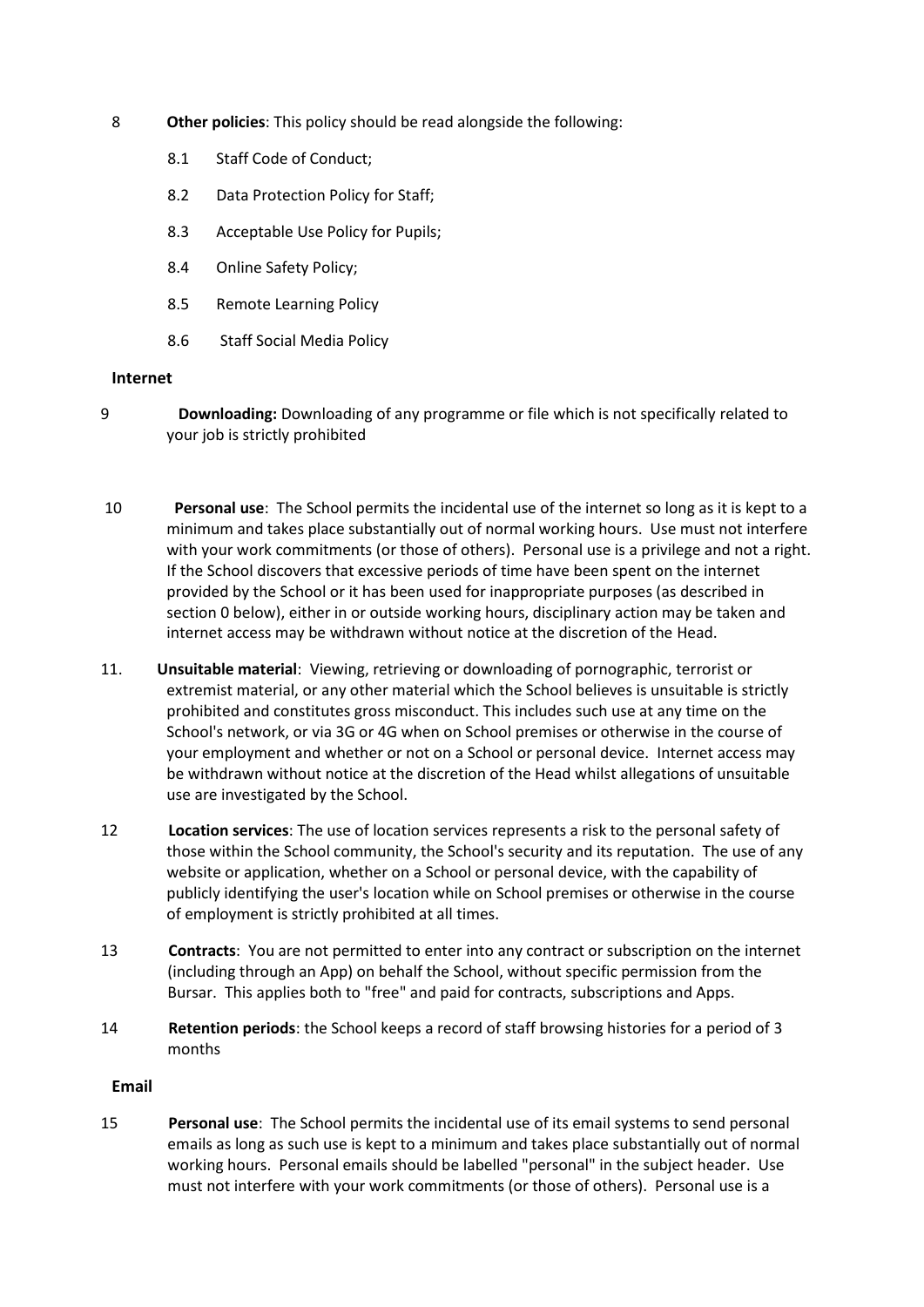privilege and not a right. The School may monitor your use of the email system, please see paragraphs 23 to 27 below, and staff should advise those they communicate with that such emails may be monitored. If the School discovers that you have breached these requirements, disciplinary action may be taken.

- 16 **Status**: Email should be treated in the same way as any other form of written communication. Anything that is written in an email is treated in the same way as any form of writing. You should not include anything in an email which is not appropriate to be published generally.
- 17 **Inappropriate use**: Any email message which is abusive, discriminatory on grounds of sex, marital or civil partnership status, age, race, disability, sexual orientation or religious belief (or otherwise contrary to our equal opportunities policy), or defamatory is not permitted. Use of the email system in this way constitutes gross misconduct. The School will take no responsibility for any offence caused by you as a result of downloading, viewing or forwarding inappropriate emails.
- 18 **Legal proceedings**: You should be aware that emails are disclosable as evidence in court proceedings and even if they are deleted, a copy may exist on a back-up system or other storage area.
- 19 **Jokes**: Trivial messages and jokes should not be sent or forwarded to the email system. They could cause the School's IT system to suffer delays and / or damage or could cause offence.
- 20 **Contracts**: Contractual commitments via an email correspondence are not allowed without the prior authorisation of the Bursar.
- 21 **Disclaimer**: All correspondence by email should contain the School's disclaimer. 22 **Data protection disclosures**: Subject to a number of limited exceptions, potentially all information about an individual may be disclosed should that individual make a Subject Access Request under data protection legislation. There is no exemption for embarrassing information (for example, an exchange of emails containing gossip about the individual will usually be disclosable). Staff must be aware that anything they put in an email is potentially disclosable.

## **Monitoring**

- 22 The School regularly monitors and accesses its IT system for purposes connected with the operation of the School. The School IT system includes any hardware, software, email account, computer, device or telephone provided by the School or used for School business. Staff should be aware that the School will monitor the contents of a communication (such as the contents of an email).
- 23 The purposes of such monitoring and accessing include:
	- 23.1 to help the School with its day to day operations. For example, if a member of staff is on holiday or is off sick, their email account may be monitored in case any urgent emails are received; and
	- 23.2 to check staff compliance with the School's policies and procedures and to help the School fulfil its legal obligations. For example, to investigate allegations that a member of staff has been using their email account to send abusive or inappropriate messages.